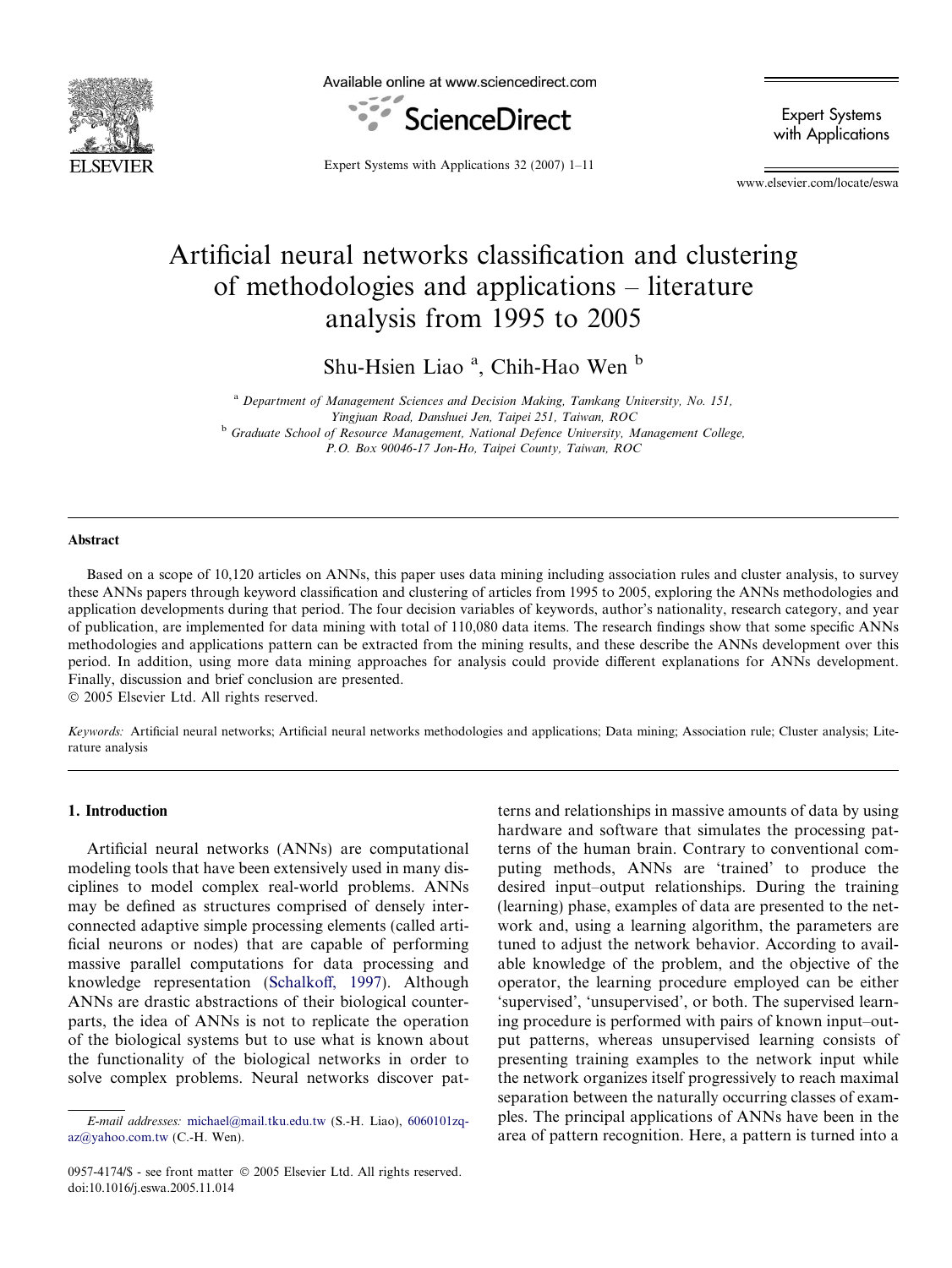feature vector, which is then used as ANN input, and the output is interpreted as identifying the input to be a member of one of a number of classes of possible inputs. An important quality of neural networks (referred to as generalization) is that when they are correctly trained, neural networks can appropriately process data that have not been used for training. The most popular neural networks are multilayer perceptions, which are generally supervised– trained with the error back-propagation algorithm ([Rumel](#page-10-0)[hart, Hinton, & Williams, 1986\)](#page-10-0). One major property of these networks is their ability to find non-linear surfaces separating the underlying patterns, which is generally considered to be an improvement on conventional methods.

On the other hand, radial basis function (RBF) network is a particular class of multilayer networks [\(Poggio & Gir](#page-10-0)[osi, 1989\)](#page-10-0), where learning occurs usually in two stages: learning in the hidden layer (usually by an unsupervised bottom–up self-organizing method such as K-means clustering) followed by the output layer (a top–down supervised method such as least squares estimation). RBF networks have two important advantages: finding the input to output map using local approximators, and rapid learning requiring fewer examples. Another popular class of networks is the self-organizing map, or Kohonen network [\(Kohonen, 1988](#page-10-0)). A Kohonen network consists of two fully connected-unit layers. The output layer is generally ordered in a low-dimensional framework (a one-dimensional array or a two-dimensional matrix) of units. The objective of this network is to build a map where units of an area are activated when inputs with similar characteristics are presented. Among the other popular networks are adaptive resonance theory (ART) networks and their derivates (ART1, ART2, fuzzy ART, etc.) [\(Carpenter & Grossberg,](#page-10-0) [1992\)](#page-10-0) and Hopfield models [\(Hopfield, 1982\)](#page-10-0). One quality of neural networks is that they can be considered as non-linear statistical methods. Nevertheless, a large amount of data is required to overcome the existing non-linearities in the data structure. Therefore, the attractiveness of ANNs comes from the remarkable information processing characteristics of a biological system such as non-linearity, high parallelism, robustness, fault and failure tolerance, learning, ability to handle imprecise and fuzzy information, and their capability to generalize.

This research began on June 2005, and it was first based on a search in the keyword index of article for 'neural networks' on the Elsevier SDOS, IEEE Xplore, Blackwell Synergy, Wiley InterScience, and Taylor & Francis online database, for the period from 1995 to 2005, in which 10,120 articles were found on 30 June 2005. Based on a scope of 10,120 articles on ANNs, this paper uses a data mining approach including association rules and clustering analysis to survey the ANNs through keyword classification and clustering of articles from 1995 to 2005. Based on this, the ANNs methodologies and applications development during that period are explored. The rest of the paper is organized as follows. Section 2 introduces research design. Sections [3 and 4](#page-3-0) describe the data mining process and its results. Section [5](#page-8-0) discusses our findings, and Section [6](#page-9-0) contains a brief conclusion.

#### 2. Research design

## 2.1. Why keywords are used as data source for literature analysis?

Basically, there are three aspects for research, including research problem, theory, and methods/tools. Sometimes, the research objective and motivation is described as the research problem, which contains the nature of a specific problem domain. In addition, a problem domain might be a person, a group of people, an organization, an object, or an event, which can be estimated and evaluated. This means that a problem domain has specific domain knowledge with certain complexity and that this knowledge may exist either tacitly or explicitly under different situations and conditions. This form of domain knowledge could be a threshold to researchers who have limited understanding of this problem domain. This means that researchers should understand or learn something on research problem domain knowledge before starting their research. On the other hand, a research problem may describe a process or procedure of research experiment, case study, system development, or modeling on a specific research field. These processes or procedures focus on a limited scope that social science or natural science can manipulate and observe the research problem by collecting and analyzing data from the problem domain. In this regard, a study must define the research process or procedure in order to illustrate the research scope from real-world situations or conditions. A research problem is a logical description to show why a study is critical or what is its contribution and originality in a specific problem domain. Without good enough domain knowledge, the research problem can be the most difficulty part of work at the initial stage of research. Because a researcher must spend great amount of time to understand the domain knowledge deeply and then can provide a basis to understand and define the research scope.

On the other hand, once the scope of a research problem domain has been determined, researcher can describe research problem by citing specific theory. A theory is generalized phenomena, which presents results or findings from specific research experiment or long term observation with systematic approach. However, a phenomenon can be extended to different theories on different research problem domain. For example, in physics, the principle of inertia states that objects continue in a state of rest or of uniform motion unless acted upon by forces. In knowledge management, the knowledge inertia describes that people may stem from the use of routine problem solving procedures, stagnant knowledge sources, and following past experience or knowledge [\(Liao, 2002\)](#page-10-0). Due to diversity of research problem domains, researchers must to cite theory or read literature in relation to the research problem in order to fit how people refer to a phenomenon in a specific problem domain.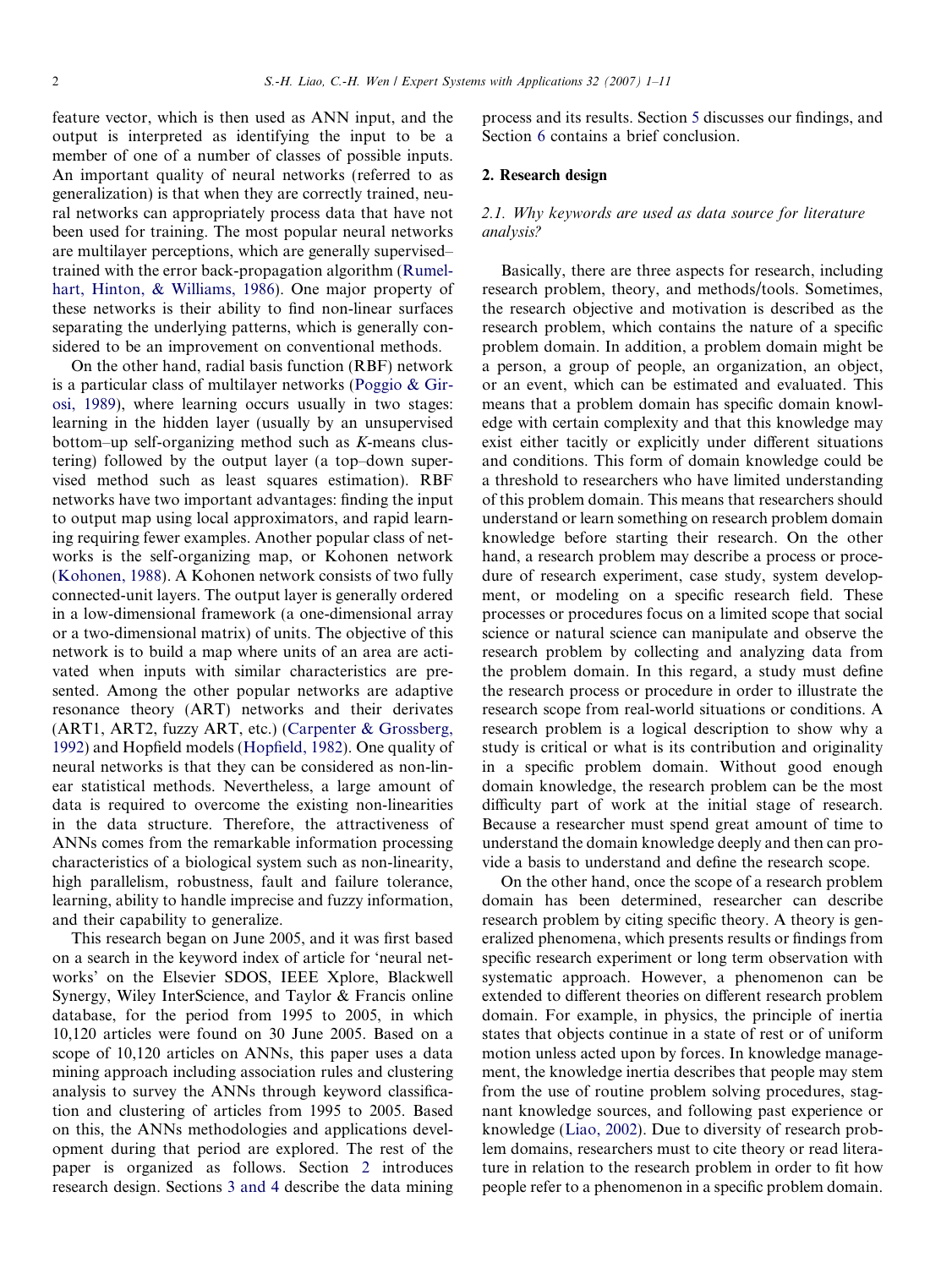

Fig. 1. Aspects of a research.

This might be a problem for a neophyte or in a new research area for look for the appropriate literature in order to reference necessary articles to describe a research problem from the huge mass of journals, magazines, and other research materials. In this regard, a study might be different from others with different theories, even though have similar research phenomenon. Therefore, once a research problem and the chosen theory are combined, the axis of a study has been established. After that, when domain knowledge and theories have been determined to describe a specific problem, certain research methods or tools, such as software, hardware, measurement tools, can be implemented to solve the research problem. At this stage, specific data format collecting from the research problem domain is confined to research methods or tools. Therefore, a researcher must realize the fitness between the data format of a research problem and its methods/tools, and then consider the possibility of explaining the research problem from the experiment results.

In Fig. 1, this paper presents the research design. We consider that a research article contains three aspects including the research problem, theory, and methods/tools. Furthermore, the keywords of a research article usually include these three aspects, which present what problem domain knowledge this research has, how it describes the research problem, and where results come from specific process or procedure with certain methods/tools. Therefore, this might be an approach to reference literature using a keyword index search from an online digital database to help a researcher establish the research framework from the three aspects as soon as possible. Thus, this paper uses article keywords as a data source in order to investigate ANNs methodologies and applications development over the period from 1995 to 2005.

## 2.2. How the research starts?

On 30 June 2005, this research retrieved 10,474 articles with using the keyword index search for 'neural networks' from the Elsevier SDOS, IEEE Xplore, Blackwell Synergy, Wiley InterScience, and Taylor & Francis online databases, for the period from 1995 to 2005. After that, we categorized four data groups for analysis, including keywords (two categories – methodologies and applications), year for publication (two data groups – before 2000 and after 2000), research category (two categories – science and social science), and first author's nationality. By doing so, this paper keys in those data on Microsoft Excel with designed data classification and categories. During the data processing stage, 354 articles were found to have no keywords and were excluded from processing. Therefore, 10,120 articles were considered in this research. Furthermore, the authors of those articles used different keywords to denote similar methodologies and applications, such as 'fuzzy neural network' and 'fuzzy-neural network', or 'forecast' and 'forecasting'. For consistency, this research generalizes all keywords by selecting the most frequency terminology for a keyword when indexing. Finally, total of 110,080 data items were keyed into the database. This research established relational tables on MS Access 2002 and transferred them on the MS SQL Server within an OBDC environment in order to implement data tables on SPSS Clementine.

#### 2.3. Analysis approach – data miming

#### 2.3.1. Association rules and the Apriori algorithm

Association rules have been widely employed in different disciplines to explore relationships between data in the database. If  $L = \{l_1, l_2, \ldots, l_n\}$  denotes the set of ANNs methodologies and applications in the database, and both X and Y represent decision variables which are subsets of L and are independent, then an example of an association rule is an implication of the form:  $X \to Y$ , where  $X \subset L$ ,  $Y \subset L$  and  $X \cap Y = \emptyset$ . Each association rule has the two measurement standards of support and confidence ([Wang,](#page-10-0) [Chuang, Hsu, & Keh, 2004](#page-10-0)). The support of a rule, denoted by  $\text{Sup}(X)$ , is the percentage of transactions in the database, which contains the itemset  $X \cup Y$ . All itemsets which satisfy the support threshold, called minimum support, are called large itemsets. During the core phase of the algorithm, all large itemsets are generated. The confidence of a rule, denoted by Conf  $(X \to Y)$ , is the percentage of transactions, which contain  $X$  and also contains  $Y$ ([Agrawal & Srikant, 1994; Tsechansky, Pliskin, Rabino](#page-9-0)[witz, & Porath, 1999](#page-9-0)). In practical investigations, these rules are usually regarded as ''interesting'' only if the support and confidence exceed certain threshold values [\(Coe](#page-10-0)[nen, Goulbourne, & Leng, 2004\)](#page-10-0). Moreover, the judgment standard is called the lift, which is defined as: Lift = Confidence( $X \to Y$ )/Support(Y) [\(Wang et al., 2004\)](#page-10-0).

The best-known strategy for association rule mining is called Apriori [\(Agrawal & Srikant, 1994; Kouris, Makris,](#page-9-0) [& Tsakalidis, 2005](#page-9-0)). Apriori algorithms read the recorded data in the database repeatedly and generate large itemsets after each reading. In order to reduce the calculation load and enhance efficiency, only the support for candidate itemsets are calculated.

#### 2.3.2. Cluster analysis and K-means algorithm

The process of partitioning a large set of patterns into disjoint and homogeneous clusters is fundamental in knowledge acquisition. It is called *Clustering* in the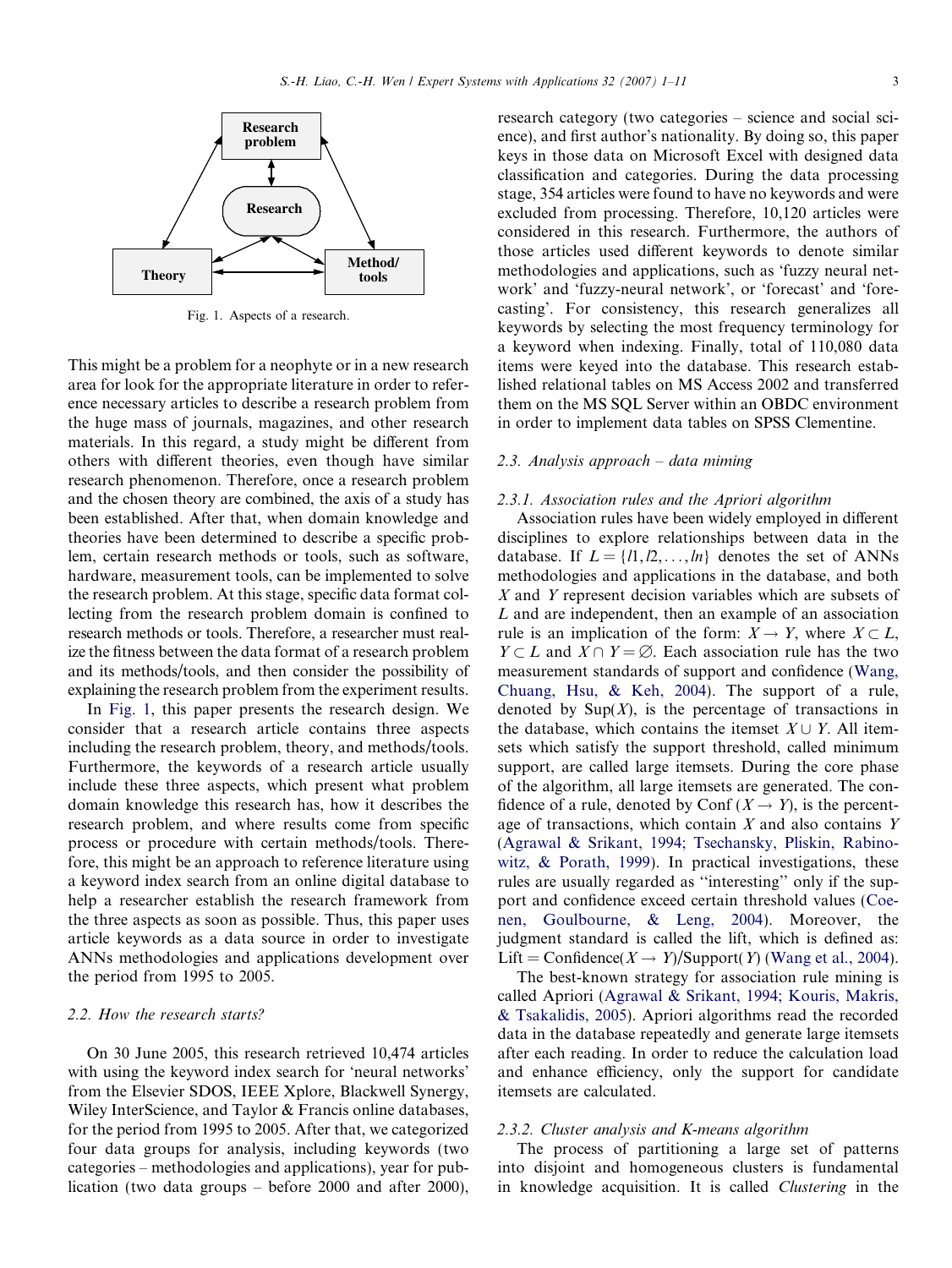<span id="page-3-0"></span>literature and it is applied in various fields, including data mining, statistical data analysis, compression and vector quantization. The K-means is a very popular algorithm and is one of the best for implementing the clustering process. K-means clustering proceeds in the following order. Firstly, K number of observations is randomly selected from all N number of observations, according to the number of clusters, and these become centers of the initial clusters. Secondly, for each of the remaining  $N - K$  observations, find the nearest cluster in terms of the Euclidean distance with respect to  $xi = (x_i1, x_i2, \ldots; x_ip, \ldots, x_iP)$  is found. After each observation is assigned the nearest cluster, the center of the cluster is re-computed. Lastly, after the allocation of all observation, the Euclidean distance between each observation and cluster's center point is calculated to confirm whether or not it is allocated to the nearest cluster. In addition, the K-means algorithm implementing for cluster analysis as data mining approach has been discussed on several researches [\(Kuo, Liao, & Tu,](#page-10-0) [2005; Vrahatis, Boutsinas, Alevizos, & Pavlides, 2002](#page-10-0)).

#### 2.4. Data mining process

This paper proposes the association rule and clustering analysis for data mining to extract knowledge from decision variables including keywords, year of publication, research category, and first author's nationality. Knowledge extracted from these mining results can serve as useful knowledge to survey the development of artificial neural networks over the last decade. Fig. 2 presents the data mining process.



Fig. 2. Data mining process.

#### 2.5. Data mining tool – SPSS Clementine

In this research, SPSS Clementine is employed as data mining tool for association rule and cluster analysis. The difference between Clementine and other software is that its data processing is through the use of nodes, which are then connected together to form a stream frame. In addition, data visualization can present to users after mining process has been done. All of the nodes can be divided into six categories: the source node, record options node, field options node, graphs node, modeling node, and output node (shown in [Fig. 3](#page-4-0)).

Source node: The source selection not only includes those that can undergo the data connection node via the open database connectivity (ODBC) and relational database management system. It also includes nodes that can input all sorts of common file contents.

Record options node: This is for the recording and correction of data. These operations are very important in the data investigation stage of data interpretation and data preparation stage, because these operations enable the data to fulfill specific business needs.

Field options node: The field option node can help the user do modeling and data preparation for the logical data design stage.

Graphs node: This is one of the stages in the data mining process that uses graphs for exploratory data analysis. Another purpose is to examine the new record option's distribution and relationships.

Modeling node: Modeling is the core of the data investigation process. The modeling method of this node enables the user to retrieve new information from the data and to form a forecast model. These modeling methods are derived machine learning (ML), artificial intelligence (AI), and statistics, etc. All these methods have their own advantages and are suitable for specific types of problem. The algorithm includes:

- (1) Decision Tree (C5.0, CART).
- (2) Neural Net and RBF Function.
- (3) Association Rule (Apriori, GRI).
- (4) Sequence Detection.
- (5) Cluster Analysis (K-means, Two-step and Kohonen).
- (6) Regression (Linear Regression, Logistic Regression).
- (7) Factor Analysis and PCA.

Output node: This offers one method to achieve data that is related to the users and the model. It can output all types of data in different forms to other software interfaces.

#### 3. Association rule analysis

## 3.1. Keywords and methodologies/applications association rules

This research categorizes keywords on 149 kinds of methodologies and 2359 kinds of applications according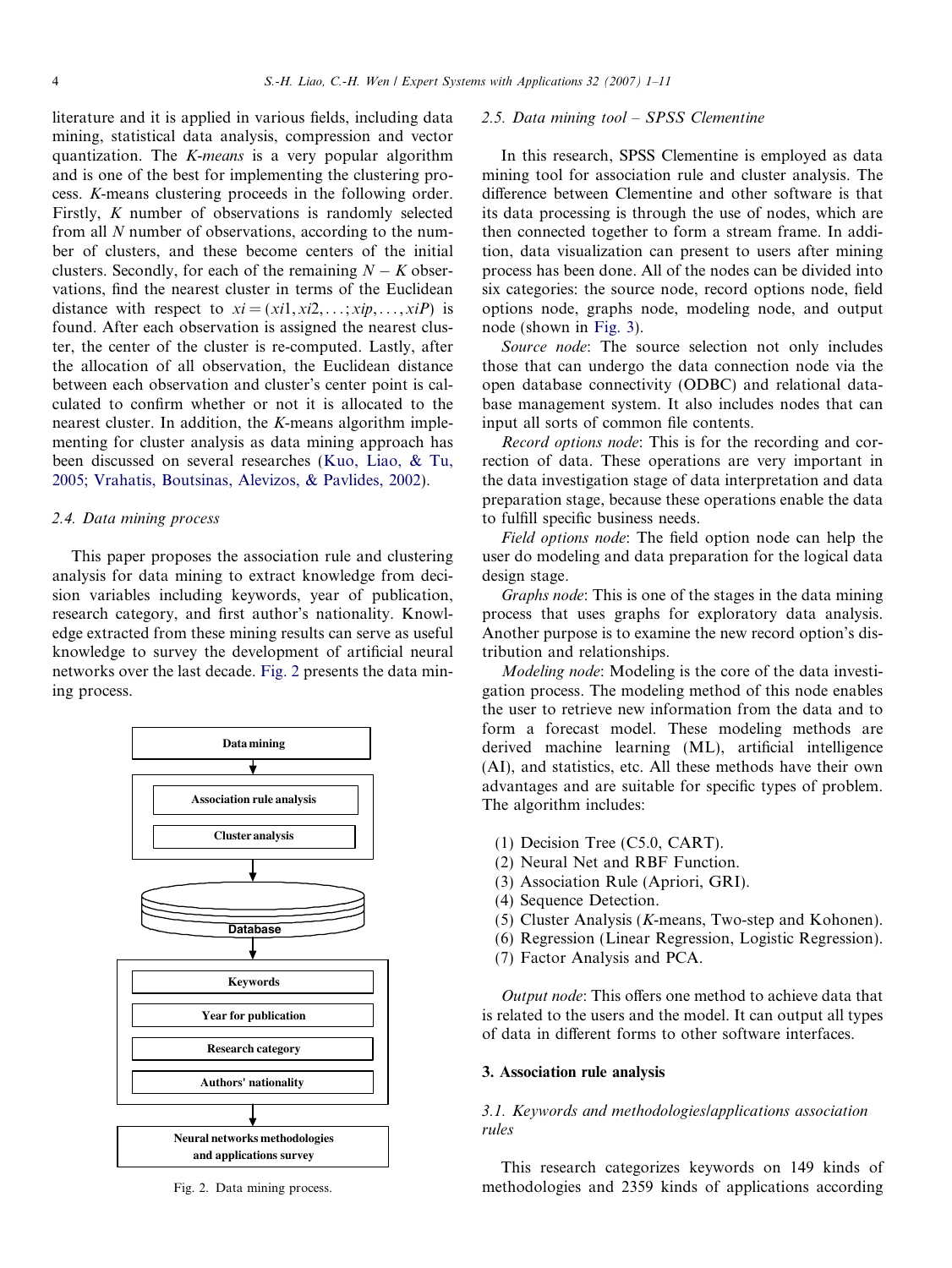<span id="page-4-0"></span>

Fig. 3. Web diagram of keywords and methodologies/applications association.

to the classification of research problem (applications), theory (methodologies), and methods/tools (methodologies). Therefore, both methodologies and applications contain diverse classification content. Fig. 3 shows that association rules exist in which two decision variables have more than one-time association.

Technically, by reducing the threshold value of support and confidence, the Apriori algorithm of Clementine can increase the levels of decision variables. However, because there are so many keywords for methodologies and applications, even setting the threshold value to one (antecedent \* 1 and consequent \* 1), a system can only mine one level of consequent and antecedent. Therefore, this research mines association rules for keywords of methodologies and applications by setting min sup.  $= 5$  and min  $\text{conf.} = 5$ . By doing so, this research sets 'methodology' as antecedent of association rule and 'application' as the consequent. Thus, the mining results show five association rules of neural networks methodologies and applications in Table 1.

In Table 1, 'Back propagation' and 'Modeling' are two methodologies that show association rules. The methodology 'Back propagation' and the application 'Classification' have a high association result, with the lift value of 2.14. In addition, the methodology 'Modeling' together with the applications 'Associating networks', 'Pharmaceutical technology', 'Response surface methodology', and 'Classification' have highly associated results. In addition, the keyword 'Neural nets' integrated with 'Modeling' and 'Associating networks' and 'Pharmaceutical technology' has a lift value of 17.15. This means that these methodologies and applications are well developed in the ANNs research field.

#### 3.2. Keywords and author's nationality association rules

This paper uses the first author's nationality as a decision variable to investigate the relationship between methodologies/applications and the affiliation location of the author's. Sixty-five countries or areas are used to categorize the first author's affiliation. This means that authors from those countries or areas have been participated in ANNs research, and it shows that ANNs methodologies and applications are main research trend world wide. In addition, this research sets 'Keywords' as the antecedent for association rule and 'Author's nationality' is the consequent, with a threshold value of min sup.  $=$  5 and min conf.  $=$  5. [Fig. 4](#page-5-0) shows the results of these association rules.

There were 24 rules extracted from the mining results. A total of 12 countries have highly association with ANNs methodologies and applications, including China, Japan, Taiwan, UK, USA, India, Turkey, Switzerland, Brazil, Turkey, France, and Spain. For example, 'China', has association with methodologies of 'Hopfield network', and 'Back propagation', where 'Global exponential stability' is the antecedent of application. Similarly, 'USA' is associated with the methodology of 'Fuzzy logic' and 'UK' is associated with the methodology of 'modeling'. In addition, 'Back

Table 1

Association rules for keywords and methodologies/applications (min sup.  $=$  5, min conf.  $=$  5)

| Support | Confidence | Lift  | Consequent                                            | Antecedent                                |
|---------|------------|-------|-------------------------------------------------------|-------------------------------------------|
| 7.60    | 9.10       | 2.14  | Keywords (application) = Classification               | Keywords (methodology) = Back propagation |
| 5.80    | 5.10       | 17.15 | Keywords (application) = Associating networks         | Keywords (methodology) = Modeling         |
| 5.80    | 5.10       | 17.15 | Keywords (application) = Pharmaceutical technology    | Keywords (methodology) = Modeling         |
| 5.80    | 5.10       | 10.29 | Keywords (application) = Response surface methodology | Keywords (methodology) = Modeling         |
| 5.80    | 5.10       | 1.20  | Keywords (application) = Classification               | Keywords (methodology) = Modeling         |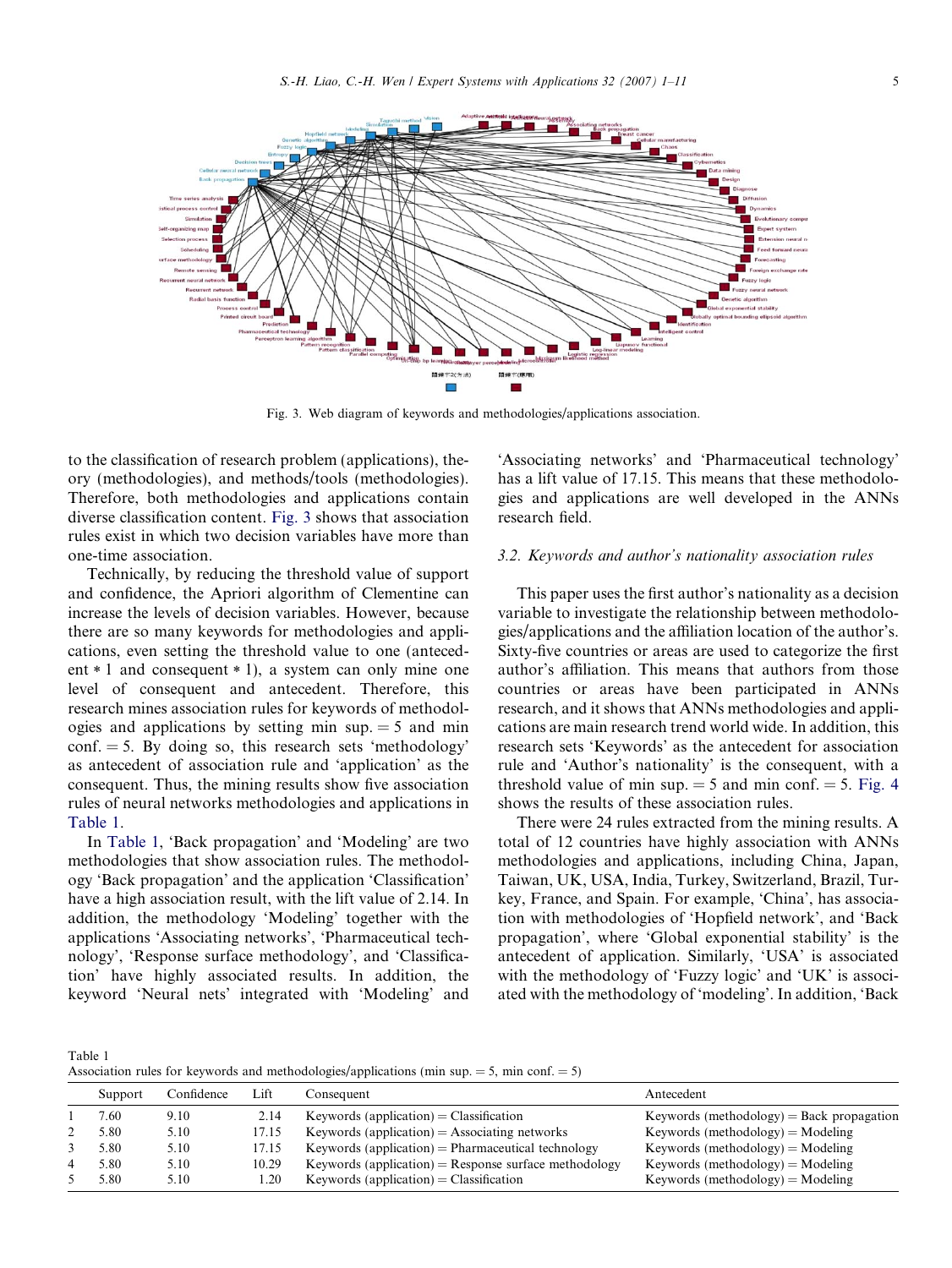<span id="page-5-0"></span>

Fig. 4. Web diagram of keywords and first author's nationality association.

propagation' and 'modeling' are two methodologies highly associated with the first author's nationality. In addition, Asian countries such as 'China', 'Taiwan', 'Japan', 'Turkey', and 'India' prefer to use 'Back propagation' as the ANNs methodology. On the other hand, some non-Asian countries such as 'Switzerland', 'Brazil', 'Turkey', 'France', 'Spain', and 'UK' generally use 'Modeling' as methodology. More details are shown in Table 2.

## 3.3. Keywords and research category association rules

The research category categorizes retrieval articles as either science (S) or social science (SS) based on the Thomson ISI science and social science categories. In the databases, we found that only 1/5 of the articles were in the field of social science, with most of them in management and business studies, such as stock market analysis, foreign exchange forecasting, customer behavior research, and credit scoring. Thus, the vast majority of ANNs studies are in science research. [Fig. 5](#page-6-0) shows the association rules for keywords and research category.

There were four association rules extracted from mining results. In social science fields, only 'Genetic algorithm' is highly associated with consequent and antecedent. This implies that 'Genetic algorithm' has great likelihood to be implemented as a methodology for different social science applications. On the other hand, in the science research field, 'Back propagation', 'Modeling', and 'Fuzzy

Table 2 Association rules for keywords and first author's nationality (min sup.  $=$  5, min conf.  $=$  5)

|    | Support | Confidence | Lift  | Consequent                         | Antecedent                                            |
|----|---------|------------|-------|------------------------------------|-------------------------------------------------------|
| 1  | 8.50    | 5.80       | 11.77 | Author's nationality = China       | Keywords (application) = Global exponential stability |
| 2  | 8.50    | 7.00       | 4.41  | Author's nationality = China       | Keywords (methodology) = Hopfield network             |
| 3  | 8.50    | 8.10       | 1.07  | Author's nationality = China       | Keywords (methodology) = Back propagation             |
| 4  | 7.00    | 5.60       | 4.39  | Author's nationality = Japan       | Keywords (application) = Learning                     |
| 5  | 7.00    | 8.50       | 1.86  | Author's nationality $=$ Japan     | Keywords (methodology) = Genetic algorithm            |
| 6  | 7.00    | 5.60       | 1.14  | Author's nationality $=$ Japan     | Keywords (methodology) = Fuzzy logic                  |
|    | 7.00    | 8.50       | 1.11  | Author's nationality = Japan       | Keywords (methodology) = Back propagation             |
| 8  | 6.20    | 6.30       | 16.06 | Author's nationality = $Taiwan$    | Keywords (methodology) = Credit scoring               |
| 9  | 6.20    | 6.30       | 16.06 | Author's nationality = Taiwan      | Keywords (methodology) = Taguchi method               |
| 10 | 6.20    | 11.10      | 2.25  | Author's nationality = Taiwan      | Keywords (methodology) = $Fuzzy logic$                |
| 11 | 6.20    | 9.50       | 1.25  | Author's nationality = $Taiwan$    | Keywords (methodology) = Hopfield models              |
| 12 | 10.10   | 6.90       | 1.18  | Author's nationality = $UK$        | Keywords (methodology) = Modeling                     |
| 13 | 19.00   | 6.80       | 1.37  | Author's nationality = $USA$       | Keywords (methodology) = $Fuzzy logic$                |
| 14 | 7.60    | 7.80       | 2.32  | Author's nationality = India       | Keywords (methodology) = Back propagation             |
| 15 | 7.60    | 6.50       | 1.53  | Author's nationality $=$ Turkey    | Keywords (methodology) = Back propagation             |
| 16 | 7.60    | 7.80       | 1.25  | Author's nationality = Taiwan      | Keywords (methodology) = Back propagation             |
| 17 | 7.60    | 7.80       | 1.11  | Author's nationality $=$ Japan     | Keywords (methodology) = Back propagation             |
| 18 | 7.60    | 9.10       | 1.07  | Author's nationality = China       | Keywords (methodology) = Back propagation             |
| 19 | 5.80    | 5.10       | 12.86 | Author's nationality = Switzerland | Keywords (methodology) = Modeling                     |
| 20 | 5.80    | 5.10       | 3.03  | Author's nationality = Brazil      | Keywords (methodology) = Modeling                     |
| 21 | 5.80    | 8.50       | 1.99  | Author's nationality = $Turkey$    | Keywords (methodology) = $Modeling$                   |
| 22 | 5.80    | 5.10       | 1.77  | Author's nationality = France      | Keywords (methodology) = Modeling                     |
| 23 | 5.80    | 5.10       | 1.39  | Author's nationality = $S$ pain    | Keywords (methodology) = Modeling                     |
| 24 | 5.80    | 11.90      | 1.18  | Author's nationality = $UK$        | Keywords (methodology) = Modeling                     |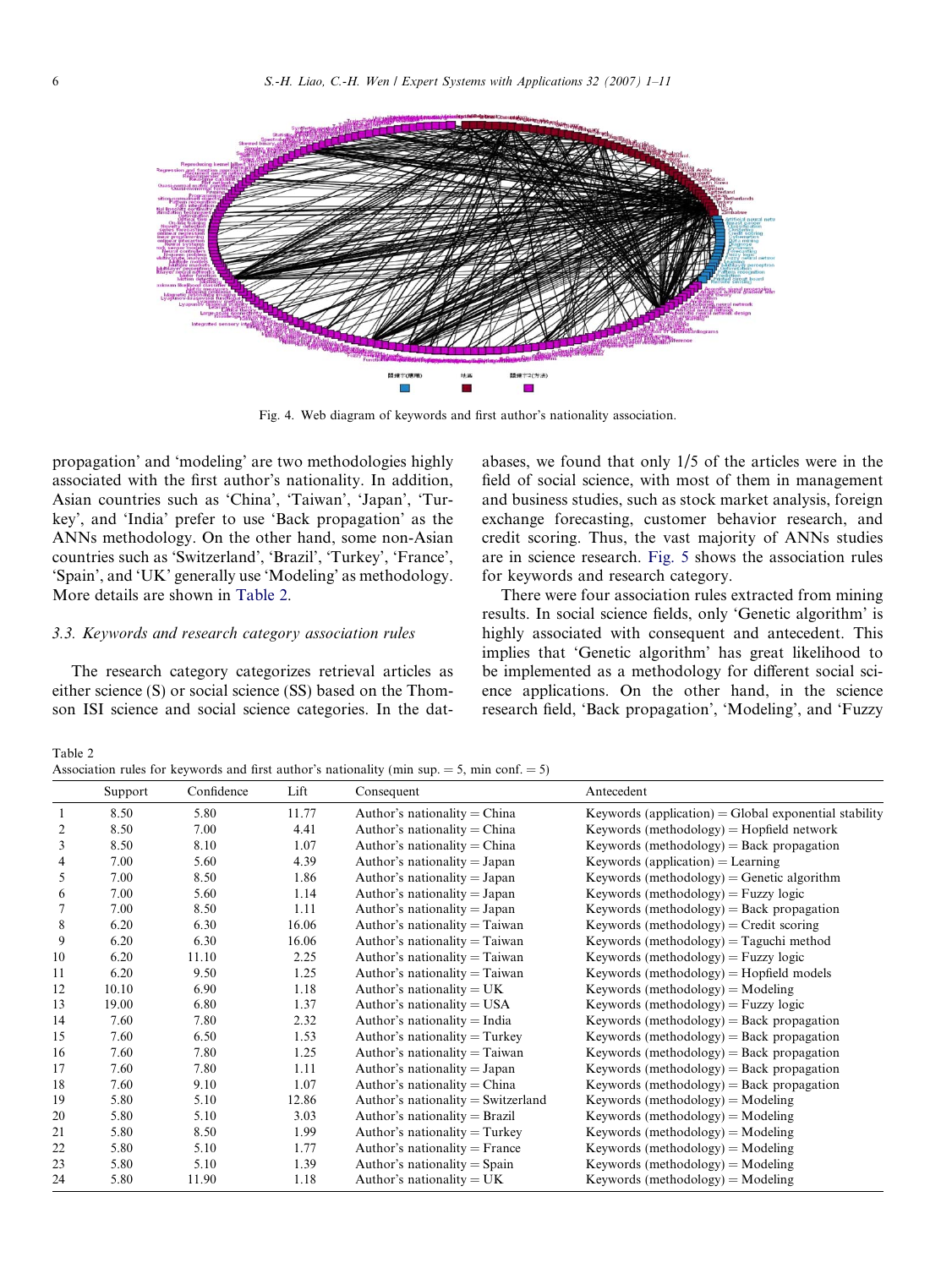<span id="page-6-0"></span>

Fig. 5. Web diagram of keywords and research category association.

Table 3 Association rules for keywords and research category (min sup.  $= 5$ , min conf.  $= 5$ )

| Support | Confidence Lift | Consequent                                      | Antecedent                                             |                |
|---------|-----------------|-------------------------------------------------|--------------------------------------------------------|----------------|
| 7.20    | 9.60            | 2.26 Keywords (application) = Classification    | Keywords (methodology) = Back propagation Category = S |                |
| 9.00    | 8.80            | 1.93 Keywords (methodology) = Genetic algorithm | $Category = SS$                                        |                |
| 5.20    | 5.70            | 1.33 Keywords (application) = Classification    | Keywords (methodology) = Modeling                      | $Category = S$ |
| 4 90.80 | 5.20            | 1.06 Keywords (methodology) = Fuzzy logic       | $Category = S$                                         |                |

logic' are the main methodologies for implementation. In addition, 'Back propagation' and 'Modeling' for methodologies integrated with the application of 'Classification' have a high lift value of 2.26. This means that these methodologies and application are highly implemented in ANNs science research (Table 3).

## 3.4. Keywords and year of publication association rules

The year of publication decision variable divided data into two groups as articles in the period from 1995 to 2000, and in the period from 2001 to present. The reason for choosing these periods was that the Internet was opened to general users in 1994 and most digital journals began online access in 1995. In this regard, this paper investigates whether there has been a difference in ANNs development in the most recent five years. Fig. 6 shows the association rules for keywords and year of publication.

Three association rules were found from the mining results. Articles published before year 2000 used the methodologies 'Fuzzy logic' and 'Back propagation'. On the other hand, only 'Modeling' is shown as an association rule



Fig. 6. Web diagram for keywords and year for publication association.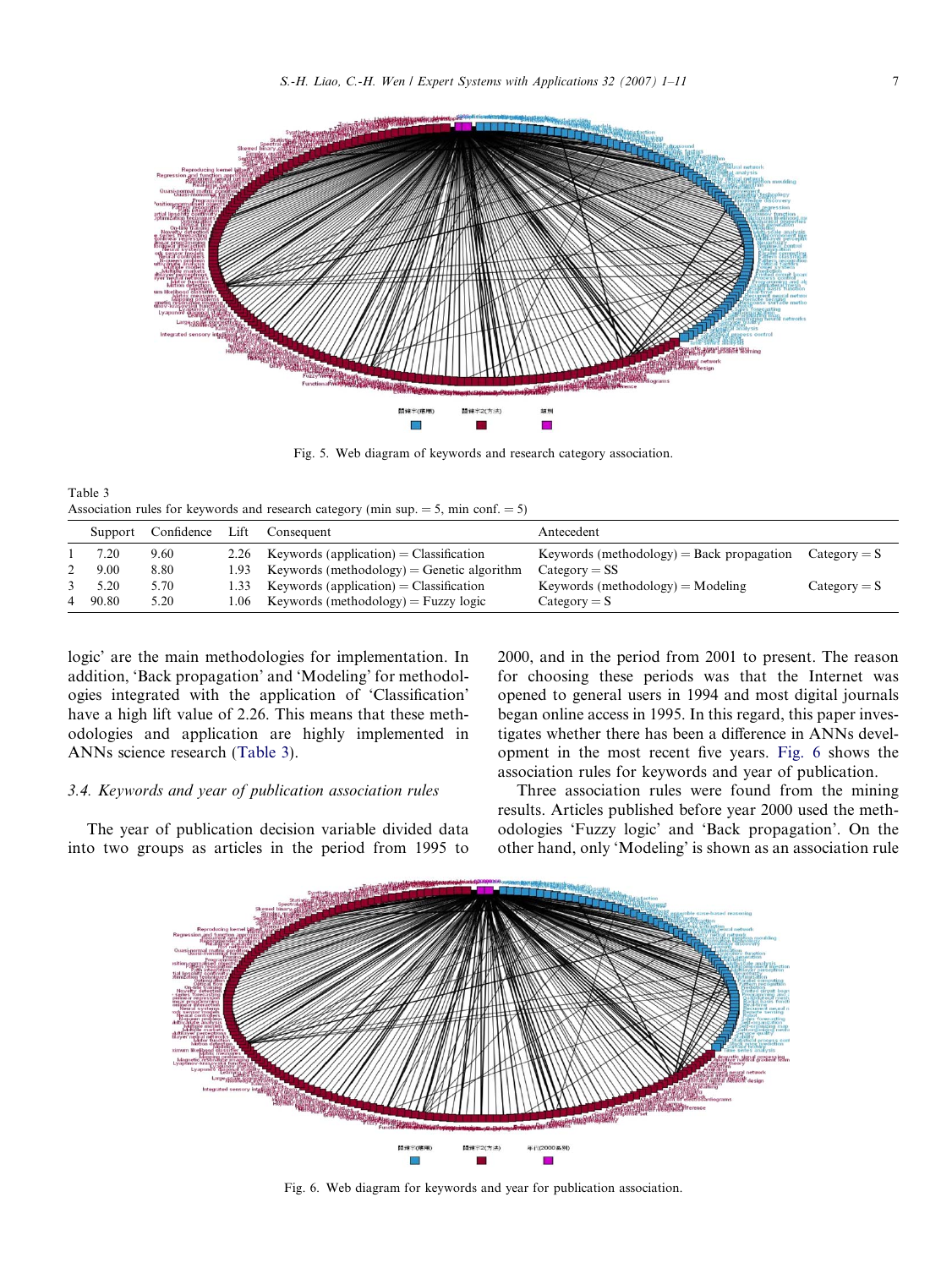| Association rules for keywords and year of publication (min sup. $=$ 5, min conf. $=$ 5) |            |      |                                           |                         |  |  |
|------------------------------------------------------------------------------------------|------------|------|-------------------------------------------|-------------------------|--|--|
| Support                                                                                  | Confidence | Lift | Consequent                                | Antecedent              |  |  |
| 37.70                                                                                    | 5.80       | 1.17 | Keywords (methodology) = Fuzzy logic      | Year = 1 (before 2000)  |  |  |
| 62.20                                                                                    | 6.70       | l.14 | Keywords (methodology) = Modeling         | Year $= 2$ (after 2000) |  |  |
| 37.70                                                                                    | 8.10       | l.O7 | Keywords (methodology) = Back propagation | Year = 1 (before 2000)  |  |  |

for articles published after 2000 (Table 4). We tried to adjust the threshold value in order to extend applications on mining consequent, although no further association rules can be found.

## 4. Cluster analysis

Compared to association rule results, this research implements cluster analysis in this section in order to investigate whether there are different results between association rule and cluster analysis with the same decision variables.

## 4.1. Keywords and methodologies/applications cluster analysis

In Section [3.1](#page-3-0), five association rules on keywords and methodologies/applications were presented. Thus, this research implements a self-automated clustering approach on five data groups to compare the analysis results with association rules. By doing so, mining results of cluster analysis on keywords and methodologies/applications are shown in Table 5.

Regarding methodologies, there are the five cluster sets of 'Genetic algorithm', 'Simulation', 'Artificial neural network', 'Back propagation', and 'Modeling'. Percentage number for each cluster set indicates the percentage of each keyword for different clusters and levels. In addition, the methodologies 'Back propagation' and 'Modeling', as well as the applications 'Classification' and 'Multilayer perception' show high percentages on different clusters and have similar results to association rules. On the other hand, the combination of the methodology 'Genetic algorithm'

and the application 'Pattern recognition' has a high percentage for its cluster set. However, this finding does not exist in association rules and is different from the association rule analysis in Section [3.1](#page-3-0). This means that different data mining methodologies present different results for keywords and methodologies/applications classification and clustering.

#### 4.2. Keywords and author's nationality cluster analysis

Firstly, using the country as a decision variable for clustering, the mining results show four clusters, which contain the combination of country, methodology, and application including 'South Korea – Fuzzy logic – Data mining', 'China – Back propagation – Learning', 'USA – Back propagation – Multilayer perception', and 'Taiwan – Modeling – Artificial neural network'. In these clusters, only the cluster set of 'China – Back propagation – Learning' has the same result as the association rule in Section [3.2](#page-4-0). USA and Taiwan have new clusters on ANNs methodologies and applications. On the other hand, South Korea is new cluster set that is not shown on association rule analysis (Table 6).

Secondly, when using keywords as decision variable for clustering, there is the same cluster set of 'Back propagation – Multilayer perception – China' as from the association rules in Section [3.2](#page-4-0), and other cluster sets show new classification. For example, 'Genetic algorithm – Learning – Japan', 'Fuzzy logic – Artificial neural network – Taiwan', and 'Simulation – Cybernetics – USA'. Accordingly, different data mining methodologies also present different results for keywords and author's nationality classification and clustering ([Table 7](#page-8-0)).

Table 5 Cluster sets of keywords and methodologies/applications

| Instances                 | 351                           | 460                       | 267                                     | 268                           | 379                     |
|---------------------------|-------------------------------|---------------------------|-----------------------------------------|-------------------------------|-------------------------|
| Keywords<br>(methodology) | Genetic algorithm<br>(49.57%) | Simulation<br>$(24.35\%)$ | Artificial neural<br>network $(7.12\%)$ | Back propagation<br>$(100\%)$ | Modeling<br>$(52.51\%)$ |
| Keywords                  | Pattern recognition           | Artificial neural         | Feed forward neural                     | Classification, multilayer    | Classification          |
| (application)             | $(2.56\%)$                    | network $(2.39\%)$        | network $(2.25\%)$                      | perception $(2.61\%)$         | $(1.85\%)$              |

Table 6

Cluster sets of keywords and author's nationality – country as decision variable

| Instances              | 484                                       | 437                       | 600                             | 587                                  |
|------------------------|-------------------------------------------|---------------------------|---------------------------------|--------------------------------------|
| Country                | South Korea $(16.94\%)$ China $(25.86\%)$ |                           | USA $(45.33\%)$                 | Taiwan $(16.18\%)$                   |
| Keywords (methodology) | Fuzzy logic $(42.15\%)$                   | Back propagation (37.99%) | Back propagation $(21\%)$       | Modeling $(33.22\%)$                 |
| Keywords (application) | Data mining $(1.65\%)$                    | Learning $(1.6\%)$        | Multilayer perception $(1.5\%)$ | Artificial neural network $(3.41\%)$ |

<span id="page-7-0"></span>Table 4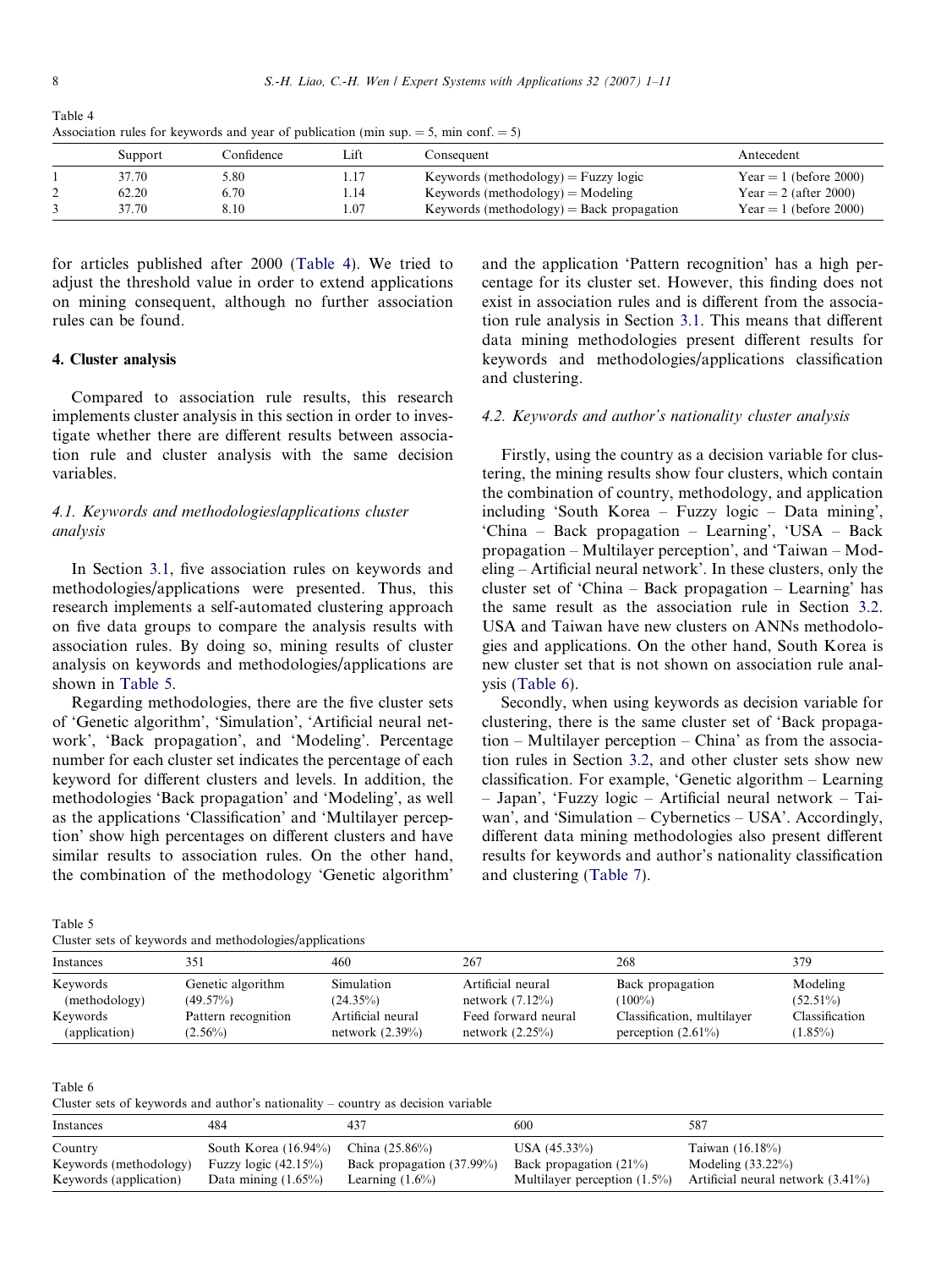| Clusici sets of revwords and author s-hationality $-$ revwords as decision variable |                            |                                  |                                   |                        |  |  |
|-------------------------------------------------------------------------------------|----------------------------|----------------------------------|-----------------------------------|------------------------|--|--|
| Instances                                                                           | 447                        | 634                              | 559                               | 468                    |  |  |
| Keywords (methodology)                                                              | Genetic algorithm (48.77%) | Back propagation $(43.69\%)$     | Fuzzy logic $(23.79\%)$           | Simulation $(27.78\%)$ |  |  |
| Keywords (application)                                                              | Learning $(1.34\%)$        | Multilayer perception $(1.89\%)$ | Artificial neural network (4.29%) | Cybernetics $(2.56\%)$ |  |  |
| Country                                                                             | Japan $(25.73\%)$          | China $(17.82\%)$                | Taiwan (24.33%)                   | USA $(58.33\%)$        |  |  |

 $f$  keywords and author's nationality – keywords as decision variable

#### 4.3. Keywords and research category cluster analysis

Using the research category as the decision variable for clustering, in science research the same results are found as in association rule analysis for the classification of 'Modeling – Classification – Data mining'. However, 'Back propagation – Pattern recognition' and 'Genetic algorithm – Artificial neural network' are new classifications for the cluster set of keywords and research category, which is different from the results in the Section [3.3.](#page-5-0) On the other hand, in social science, the cluster set of methodologies and applications are 'Simulation', 'Artificial neural network', and 'Data mining', which are different from the association rule of 'Genetic algorithm'. Also, different data mining methodologies present different results for keywords and research category classification and clustering (Table 8).

#### 4.4. Keywords and year for publication cluster analysis

Using the year of publication as the decision variable for clustering, three cluster sets were extracted by cluster analysis, showing a great difference from the association rules in Section [3.4.](#page-6-0) Compared with the association rules in [Table 4,](#page-7-0) the similar mining result of association rule and cluster analysis is found in the data group from 1995 to 2000. On the other hand, 'Back propagation', 'Artificial neural network', and 'Learning' are a new cluster set that is different from the association rule for articles published from 2001 to 2005 in [Table 4](#page-7-0). This means that cluster analysis can find new classifications results for keywords and year of publication (Table 9).

# 5. Discussion

- (1) Using keywords as literature review method has been evaluated in some articles [\(Liao, 2003, 2005](#page-10-0)). However, those classification methods had no deep analysis that compared different data groups with the same decision variables. This research implements a data mining approach including association rules and cluster analysis in order to analyze the ANNs literature through keyword classification and clustering of articles from 1995 to 2005 as a basis, exploring the ANNs methodologies and applications developments during that period. By doing so, this paper finds some association rules and cluster sets, that describe different patterns in relation to ANNs methodologies and applications. In addition, using different data mining approaches, this research examines for classification and clustering ANNs methodologies and applications with different mining results. This could be a literature analysis approach, which may overcome the limitations of data analysis using a single approach [\(Wong & Monaco, 1995; Wong & Selvi,](#page-10-0) [1998](#page-10-0)).
- (2) This paper emphasis the importance using the keywords of academic articles or theses for research because these contain the three aspects of a research including research problem, theory, and methods/ tools. In addition to the article title, by using the keywords of an article, its central theme can be grasped in order to understand if it relates to specific research needs. Therefore, most online databases provide search and advanced search functions using article

| Instances                                                             | 537                                                                                   | 626                                                                                     | 512                                                                                                         | 433                                                                                      |
|-----------------------------------------------------------------------|---------------------------------------------------------------------------------------|-----------------------------------------------------------------------------------------|-------------------------------------------------------------------------------------------------------------|------------------------------------------------------------------------------------------|
| Research category<br>Keywords (methodology)<br>Keywords (application) | Science $(99.81\%)$<br>Back propagation $(53.82\%)$<br>Pattern recognition $(3.35\%)$ | Science $(100\%)$<br>Genetic algorithm $(26.68\%)$<br>Artificial neural network (2.72%) | Social science $(59.57%)$<br>Simulation $(27.54\%)$<br>Artificial neural network,<br>data mining $(2.34\%)$ | Science $(99.08\%)$<br>Modeling $(50.35\%)$<br>Classification,<br>data mining $(1.85\%)$ |

Cluster sets of keywords and year of publication

Cluster sets of keywords and research category

Table 8

<span id="page-8-0"></span>Table 7

Table 9

| Instances              |                         | 648                          | 683                                         |
|------------------------|-------------------------|------------------------------|---------------------------------------------|
| Year of publication    | Before 2000 (79.54%)    | Before $2000(100\%)$         | After 2001 $(100\%)$                        |
| Keywords (methodology) | Fuzzy logic $(27.03\%)$ | Back propagation $(28.09\%)$ | Back propagation $(17.57%)$                 |
| Keywords (application) | Data mining $(2.19\%)$  | Classification $(2.47\%)$    | Artificial neural network, learning (1.32%) |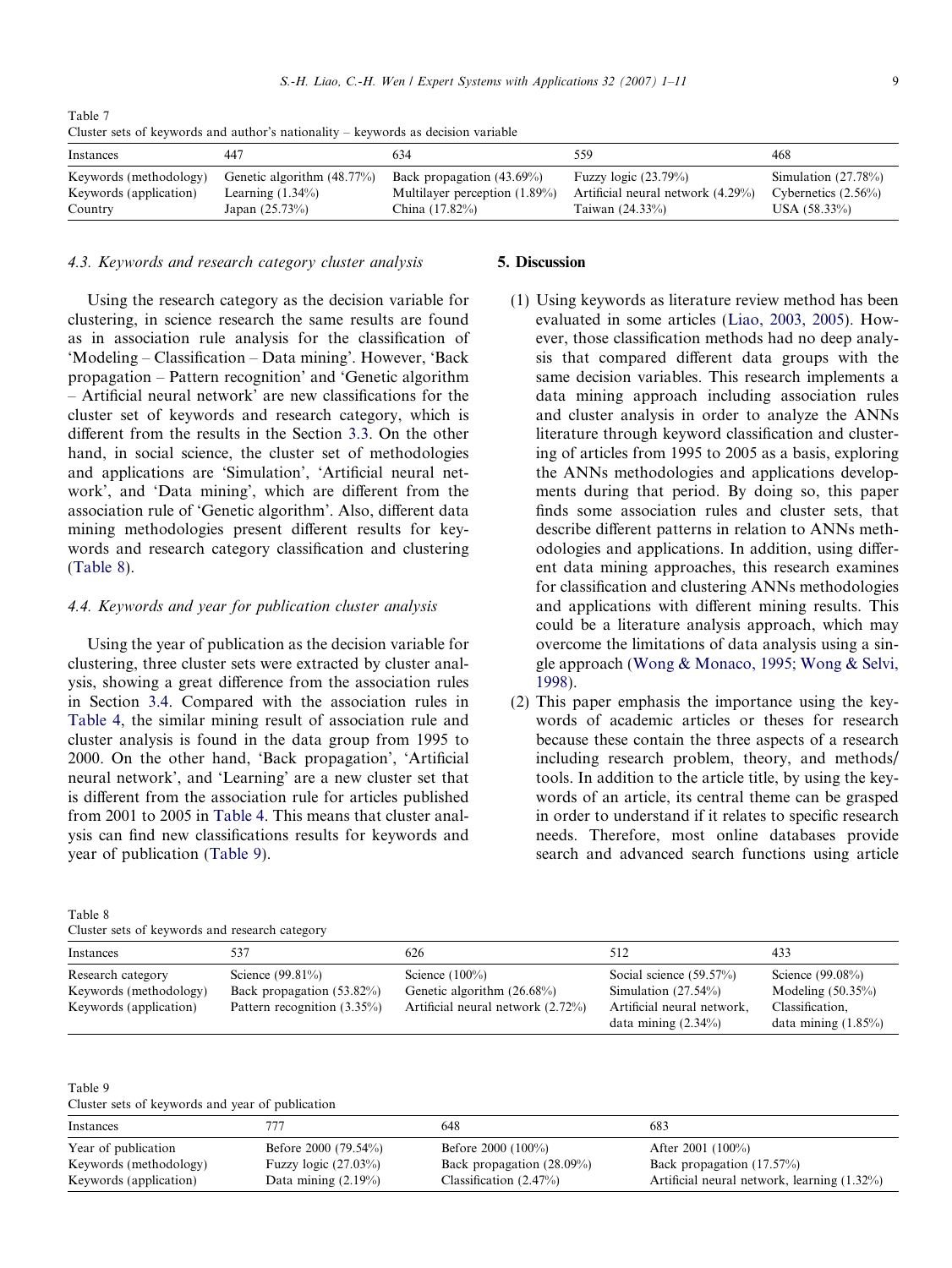<span id="page-9-0"></span>keyword searches. This can help researchers reduce the search time on thousand of journals. Therefore, this research uses keywords as an index to investigate the development of ANNs by searching for articles on different online databases. We believe that digital format articles and online databases will be an increasingly important resource for research in the future. In this regard, by searching more online database a broader research scope and horizon can be obtained.

- (3) This research presents data mining results, which describe association rules and cluster sets of ANNs development over a specific period. Some methodologies and applications are classified as research patterns, such as 'Back propagation – Classification', 'Modeling – Classification', 'Genetic algorithm – Pattern recognition', 'Back propagation – Multiplayer perception', and 'Simulation – Feed forward neural network'. This implies that most researchers implemented those methodologies and applications in their studies, and this could provide a basis for reviewing the development of ANNs on these research issues over the past decade. However, some advanced ANNs methodologies and their applications are not illustrated in this paper since it only provides a classification and clustering results for ANNs over a broad direction. On the other hand, integration of other methodologies with ANNs, such genetic algorithms and mathematical algorithms for modeling, are the trend of ANNs development. These algorithms can either reduce research limits on specific problem domain or increase capabilities for extending the integration of methodologies and their applications. Therefore, this paper suggests that integration of different methodologies and applications of ANNs could be an alternative research field.
- (4) This research implements association rules and cluster analysis as a data mining approach. As we can see, mining results are partially consistent under the same decision variables. In this regard, this paper suggests that using more data mining approaches, such as decision tree, genetic algorithm, and even ANNs, could implement the exploration of whether different mining results could provide deeper explanations on the development of ANNs. We expect that different results of data mining on ANNs classification and clustering could broaden our horizons from other researches.
- (5) Although 10,120 articles retrieved from five online databases were used for analysis, some other articles may have implemented similar ANNs methodologies in their applications without an ANNs index, so they may not have been found. Therefore, the first limitation of this article is the authors' limited knowledge in presenting an overall picture of this subject. Secondly, other academic journals/magazines, practical articles and reports are not included in this survey.

These would have provided more complete information to explore the development of ANNs methodologies and applications. Thirdly, non-English publications were not considered in this survey to determine the effects of different cultures on the development of ANNs methodologies and applications. We believe that ANNs methodologies and applications in addition to those discussed in this article have also been developed and published in other areas and languages. Therefore, we prefer to consider that articles selected by this research are only part sampling from ANNs researches and this could be cause research errors on this research procedure and results.

(6) In addition, this research used SPSS Clementine data mining functions under the Windows XP environment with Intel Pentium 4 2.2 GHz CPU and 8 GHz RAM. However, the system has some limitation for data mining because a total of 110,080 data items were implemented on the data mining. Due to system limitations, this research could not integrate more decision variables and levels for data mining, and this may have limited the scope of classification and clustering results from the data mining process. Therefore, we suggest that more advanced IT infrastructures could provide enhanced mining results. In addition, different decision variables may provide different aspects for data mining. Finally, ANNs comprise a broad inter-disciplinary research topic. We expect that further research could improve research results and scope on ANNs development.

## 6. Conclusion

Based on a scope of 10,120 articles on ANNs, this paper uses data mining approach including association rules and cluster analysis to survey the ANNs through keyword classification and clustering based on articles from 1995 to 2005, exploring the ANNs methodologies and applications development during that period. The four decision variables of keywords, author's nationality, research category, and year of publication, with a total of 110,080 data items were implemented for data mining. This research shows that some specific ANNs methodologies and applications patterns could be extracted from mining results, which describe the ANNs development over this period. In addition, this paper finds that different classification and clustering results result from different data mining approaches. Therefore, using more data mining approaches for analysis could provide different explanations for ANNs development.

#### References

Agrawal, R., & Srikant, R. (1994). Fast algorithms for mining association rules. In Proceedings of the 20th international conference on very large databases (pp. 487–499).